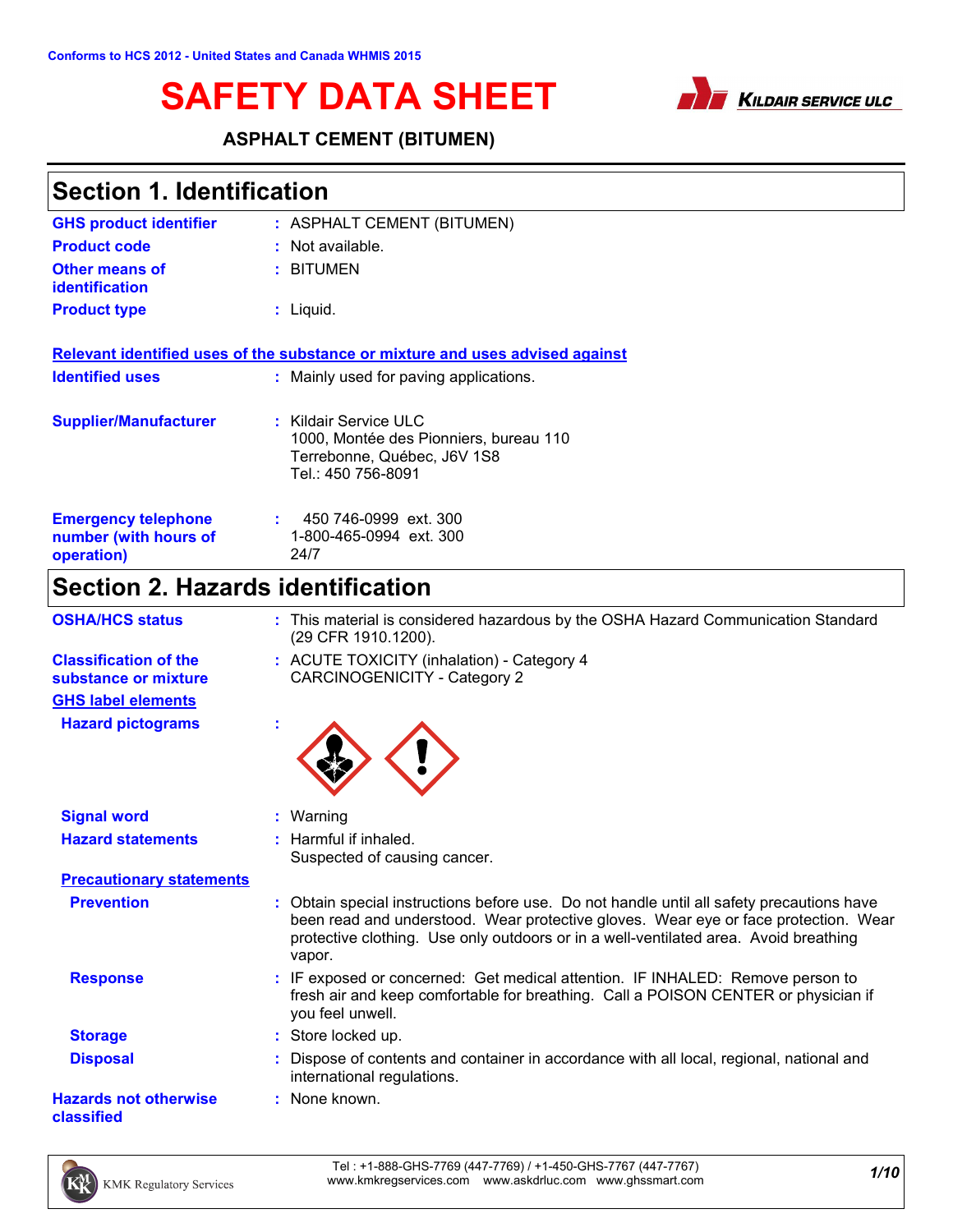

### **Section 3. Composition/information on ingredients**

#### **Substance/mixture :** Mixture

**Other means of identification**

**:** BITUMEN

| <b>Ingredient name</b>           |           | <b>CAS number</b> |
|----------------------------------|-----------|-------------------|
| Asphalt                          | $60 - 80$ | 8052-42-4         |
| Lubricating oils, used, residues | - 0       | 129893-17-0       |

**United States: The exact percentage (concentration) in the composition has been withheld as a trade secret in accordance with paragraph (i) of §1910.1200.**

**Canada: The exact percentage (concentration) in the composition has been withheld as a trade secret in accordance with the amended HPR as of April 2018.**

**There are no additional ingredients present which, within the current knowledge of the supplier and in the concentrations applicable, are classified as hazardous to health or the environment and hence require reporting in this section.**

**Occupational exposure limits, if available, are listed in Section 8.**

### **Section 4. First aid measures**

#### Wash out mouth with water. Remove dentures if any. Remove victim to fresh air and **Ingestion :** keep at rest in a position comfortable for breathing. If material has been swallowed and the exposed person is conscious, give small quantities of water to drink. Stop if the exposed person feels sick as vomiting may be dangerous. Do not induce vomiting unless directed to do so by medical personnel. If vomiting occurs, the head should be kept low so that vomit does not enter the lungs. Get medical attention. Never give anything by mouth to an unconscious person. If unconscious, place in recovery position and get medical attention immediately. Maintain an open airway. Loosen tight clothing such as a collar, tie, belt or waistband. : Immediately flush eyes with plenty of water, occasionally lifting the upper and lower eyelids. Check for and remove any contact lenses. Continue to rinse for at least 20 minutes. Get medical attention. Flush contaminated skin with plenty of water. Continue to rinse for at least 20 minutes. **:** Get medical attention. Wash clothing before reuse. Clean shoes thoroughly before reuse. Treat all thermal burns with appropriate first aid measures for degree of burn. Flush with cool running water. Cover wound with sterile dressing. Get medical attention. If bitumen has reached the skin without being burned, clean with mineral oil and then with soap and water. Do not attempt to remove firmly adhering bitumen from the skin. **:** Remove victim to fresh air and keep at rest in a position comfortable for breathing. If it is suspected that fumes are still present, the rescuer should wear an appropriate mask or self-contained breathing apparatus. If not breathing, if breathing is irregular or if respiratory arrest occurs, provide artificial respiration or oxygen by trained personnel. It may be dangerous to the person providing aid to give mouth-to-mouth resuscitation. Get medical attention. If necessary, call a poison center or physician. If unconscious, place in recovery position and get medical attention immediately. Maintain an open airway. Loosen tight clothing such as a collar, tie, belt or waistband. **Eye contact Skin contact Inhalation Description of necessary first aid measures**

**Most important symptoms/effects, acute and delayed**

| <b>Potential acute health effects</b> |                                                     |
|---------------------------------------|-----------------------------------------------------|
| Eye contact                           | : No known significant effects or critical hazards. |
| <b>Inhalation</b>                     | $:$ Harmful if inhaled.                             |
| <b>Skin contact</b>                   | : Exposure to hot material may cause thermal burns. |
| <b>Ingestion</b>                      | : No known significant effects or critical hazards. |
| <b>Over-exposure signs/symptoms</b>   |                                                     |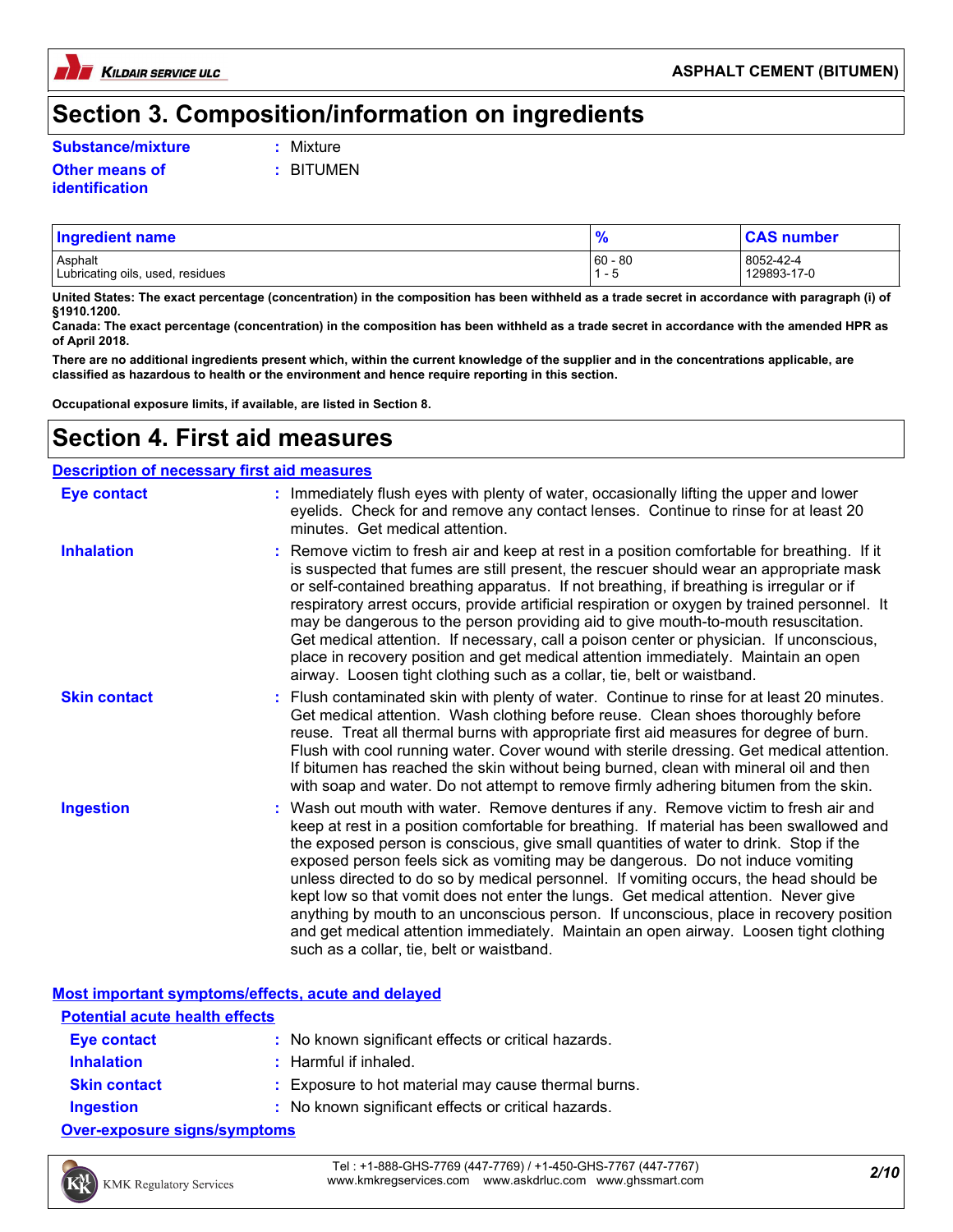

# **Section 4. First aid measures**

| Eye contact                       | : No known significant effects or critical hazards.                                                                                                                                                                                                                                                                     |
|-----------------------------------|-------------------------------------------------------------------------------------------------------------------------------------------------------------------------------------------------------------------------------------------------------------------------------------------------------------------------|
| <b>Inhalation</b>                 | : No known significant effects or critical hazards.                                                                                                                                                                                                                                                                     |
| <b>Skin contact</b>               | : No known significant effects or critical hazards.                                                                                                                                                                                                                                                                     |
| <b>Ingestion</b>                  | : No known significant effects or critical hazards.                                                                                                                                                                                                                                                                     |
|                                   |                                                                                                                                                                                                                                                                                                                         |
|                                   | Indication of immediate medical attention and special treatment needed, if necessary                                                                                                                                                                                                                                    |
| <b>Notes to physician</b>         | : Treat symptomatically. Contact poison treatment specialist immediately if large<br>quantities have been ingested or inhaled.                                                                                                                                                                                          |
| <b>Specific treatments</b>        | : No specific treatment.                                                                                                                                                                                                                                                                                                |
| <b>Protection of first-aiders</b> | : No action shall be taken involving any personal risk or without suitable training. If it is<br>suspected that fumes are still present, the rescuer should wear an appropriate mask or<br>self-contained breathing apparatus. It may be dangerous to the person providing aid to<br>give mouth-to-mouth resuscitation. |

**See toxicological information (Section 11)**

### **Section 5. Fire-fighting measures**

| <b>Extinguishing media</b>                               |                                                                                                                                                                                                     |
|----------------------------------------------------------|-----------------------------------------------------------------------------------------------------------------------------------------------------------------------------------------------------|
| <b>Suitable extinguishing</b><br>media                   | : Use an extinguishing agent suitable for the surrounding fire.                                                                                                                                     |
| <b>Unsuitable extinguishing</b><br>media                 | : None known.                                                                                                                                                                                       |
| <b>Specific hazards arising</b><br>from the chemical     | : No specific fire or explosion hazard.                                                                                                                                                             |
| <b>Hazardous thermal</b><br>decomposition products       | : No specific data.                                                                                                                                                                                 |
| <b>Special protective actions</b><br>for fire-fighters   | : Promptly isolate the scene by removing all persons from the vicinity of the incident if<br>there is a fire. No action shall be taken involving any personal risk or without suitable<br>training. |
| <b>Special protective</b><br>equipment for fire-fighters | : Fire-fighters should wear appropriate protective equipment and self-contained breathing<br>apparatus (SCBA) with a full face-piece operated in positive pressure mode.                            |

### **Section 6. Accidental release measures**

|                                  | <b>Personal precautions, protective equipment and emergency procedures</b>                                                                                                                                                                                                                                                                                                                                       |
|----------------------------------|------------------------------------------------------------------------------------------------------------------------------------------------------------------------------------------------------------------------------------------------------------------------------------------------------------------------------------------------------------------------------------------------------------------|
| For non-emergency<br>personnel   | : No action shall be taken involving any personal risk or without suitable training.<br>Evacuate surrounding areas. Keep unnecessary and unprotected personnel from<br>entering. Do not touch or walk through spilled material. Avoid breathing vapor or mist.<br>Provide adequate ventilation. Wear appropriate respirator when ventilation is<br>inadequate. Put on appropriate personal protective equipment. |
| For emergency responders         | If specialized clothing is required to deal with the spillage, take note of any information in<br>Section 8 on suitable and unsuitable materials. See also the information in "For non-<br>emergency personnel".                                                                                                                                                                                                 |
| <b>Environmental precautions</b> | Avoid dispersal of spilled material and runoff and contact with soil, waterways, drains<br>and sewers. Inform the relevant authorities if the product has caused environmental<br>pollution (sewers, waterways, soil or air).                                                                                                                                                                                    |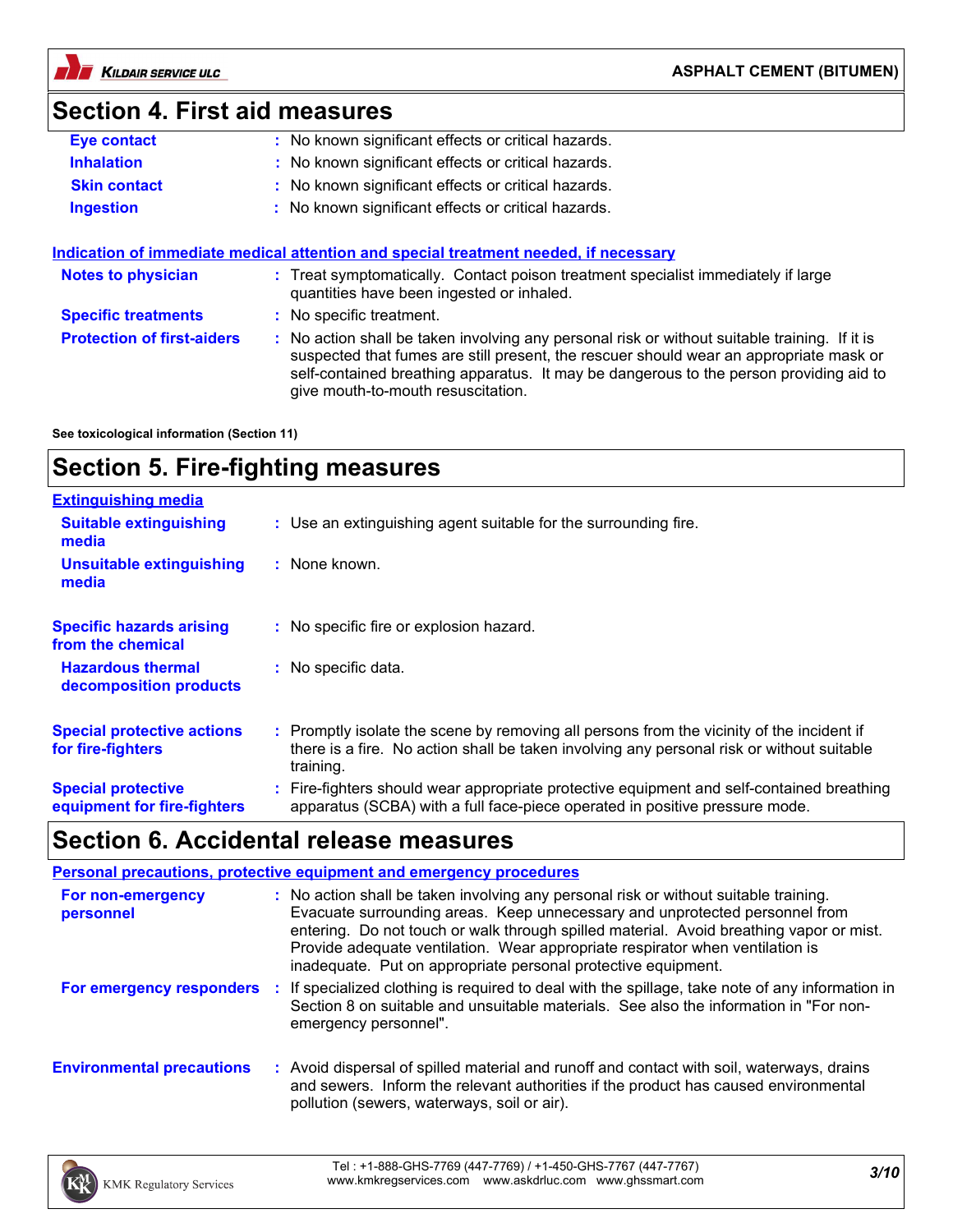

### **Section 6. Accidental release measures**

### **Methods and materials for containment and cleaning up**

| <b>Small spill</b> | : Stop leak if without risk. Move containers from spill area. Absorb with an inert dry<br>material and place in an appropriate waste disposal container. Dispose of via a licensed<br>waste disposal contractor.                                                                                                                                                                                                                                                                                                                                                                                                                                                                                             |
|--------------------|--------------------------------------------------------------------------------------------------------------------------------------------------------------------------------------------------------------------------------------------------------------------------------------------------------------------------------------------------------------------------------------------------------------------------------------------------------------------------------------------------------------------------------------------------------------------------------------------------------------------------------------------------------------------------------------------------------------|
| Large spill        | : Stop leak if without risk. Move containers from spill area. Approach release from<br>upwind. Prevent entry into sewers, water courses, basements or confined areas. Wash<br>spillages into an effluent treatment plant or proceed as follows. Contain and collect<br>spillage with non-combustible, absorbent material e.g. sand, earth, vermiculite or<br>diatomaceous earth and place in container for disposal according to local regulations<br>(see Section 13). Dispose of via a licensed waste disposal contractor. Contaminated<br>absorbent material may pose the same hazard as the spilled product. Note: see Section<br>1 for emergency contact information and Section 13 for waste disposal. |

### **Section 7. Handling and storage**

# **Precautions for safe handling**

| <b>Protective measures</b>                                                       | : Asphalt may be transported warm. Put on appropriate personal protective equipment<br>(see Section 8). Avoid exposure - obtain special instructions before use. Do not handle<br>until all safety precautions have been read and understood. Do not get in eyes or on<br>skin or clothing. Do not ingest. Avoid breathing vapor or mist. Use only with adequate<br>ventilation. Wear appropriate respirator when ventilation is inadequate. Keep in the<br>original container or an approved alternative made from a compatible material, kept<br>tightly closed when not in use. Empty containers retain product residue and can be<br>hazardous. Do not reuse container. |
|----------------------------------------------------------------------------------|-----------------------------------------------------------------------------------------------------------------------------------------------------------------------------------------------------------------------------------------------------------------------------------------------------------------------------------------------------------------------------------------------------------------------------------------------------------------------------------------------------------------------------------------------------------------------------------------------------------------------------------------------------------------------------|
| <b>Advice on general</b><br>occupational hygiene                                 | : Eating, drinking and smoking should be prohibited in areas where this material is<br>handled, stored and processed. Workers should wash hands and face before eating,<br>drinking and smoking. See also Section 8 for additional information on hygiene<br>measures.                                                                                                                                                                                                                                                                                                                                                                                                      |
| <b>Conditions for safe storage,</b><br>including any<br><b>incompatibilities</b> | : Store in accordance with local regulations. Store in original container protected from<br>direct sunlight in a dry, cool and well-ventilated area, away from incompatible materials<br>(see Section 10) and food and drink. Store locked up. Keep container tightly closed<br>and sealed until ready for use. Containers that have been opened must be carefully<br>resealed and kept upright to prevent leakage. Do not store in unlabeled containers.<br>Use appropriate containment to avoid environmental contamination. See Section 10 for<br>incompatible materials before handling or use.                                                                         |

### **Section 8. Exposure controls/personal protection**

#### **Control parameters**

#### **Occupational exposure limits**

| Ingredient name                  | <b>Exposure limits</b>                                                                                                                                                                                                                                       |
|----------------------------------|--------------------------------------------------------------------------------------------------------------------------------------------------------------------------------------------------------------------------------------------------------------|
| Asphalt                          | NIOSH REL (United States, 10/2016).<br>CEIL: 5 mg/m <sup>3</sup> 15 minutes. Form: Fertilizer and/or industrial use.<br>ACGIH TLV (United States, 3/2017).<br>TWA: 0.5 mg/m <sup>3</sup> , (as benzene soluble aerosol) 8 hours. Form: Inhalable<br>fraction |
| Lubricating oils, used, residues | None.                                                                                                                                                                                                                                                        |

#### **Canada**

**Occupational exposure limits**

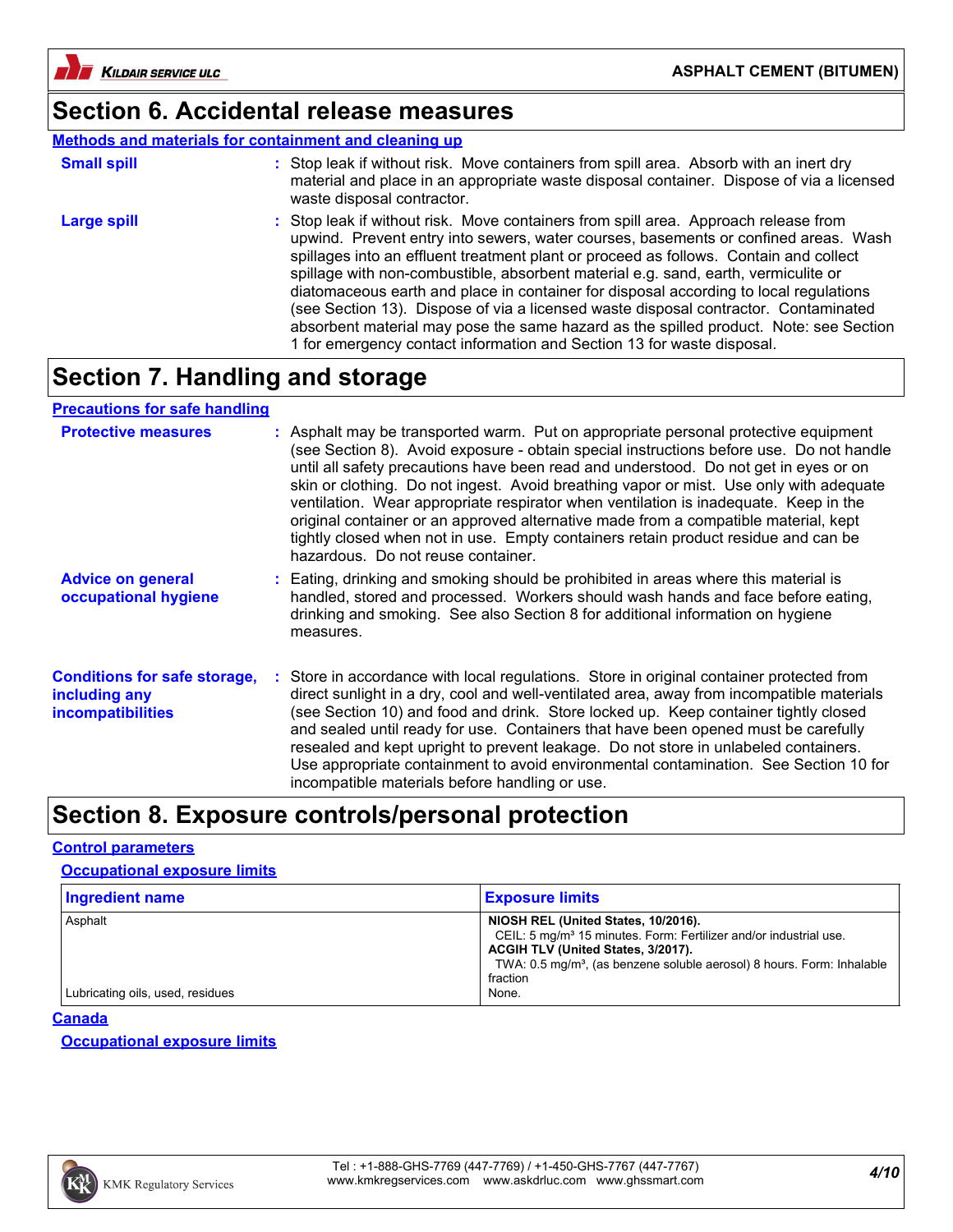

**KILDAIR SERVICE ULC** 

### **ASPHALT CEMENT (BITUMEN)**

# **Section 8. Exposure controls/personal protection**

| <b>Ingredient name</b> | <b>Exposure limits</b>                                                             |
|------------------------|------------------------------------------------------------------------------------|
| Asphalt                | CA Alberta Provincial (Canada, 4/2009).                                            |
|                        | 8 hrs OEL: 5 mg/m <sup>3</sup> 8 hours. Form: Fertilizer and/or industrial use.    |
|                        | CA Quebec Provincial (Canada, 1/2014).                                             |
|                        | TWAEV: 5 mg/m <sup>3</sup> 8 hours. Form: Fertilizer and/or industrial use.        |
|                        | CA Ontario Provincial (Canada, 1/2018).                                            |
|                        | TWA: 0.5 mg/m <sup>3</sup> , (as benzene soluble aerosol) 8 hours. Form: Inhalable |
|                        | fraction                                                                           |
|                        | CA British Columbia Provincial (Canada, 6/2017).                                   |
|                        | TWA: 0.5 mg/m <sup>3</sup> , (as benzene soluble aerosol) 8 hours. Form: Inhalable |
|                        | fume                                                                               |
|                        | CA Saskatchewan Provincial (Canada, 7/2013).                                       |
|                        | STEL: 1.5 mg/m <sup>3</sup> , (measured as benzene soluble aerosol) 15 minutes.    |
|                        | Form: Inhalable fume                                                               |
|                        | TWA: 0.5 mg/m <sup>3</sup> , (measured as benzene soluble aerosol) 8 hours. Form:  |
|                        | Inhalable fume                                                                     |

| <b>Appropriate engineering</b><br>controls       | : Use only with adequate ventilation. Use process enclosures, local exhaust ventilation or<br>other engineering controls to keep worker exposure to airborne contaminants below any<br>recommended or statutory limits.                                                                                                                                                                                                                                                                                                                                                                                                                                                          |
|--------------------------------------------------|----------------------------------------------------------------------------------------------------------------------------------------------------------------------------------------------------------------------------------------------------------------------------------------------------------------------------------------------------------------------------------------------------------------------------------------------------------------------------------------------------------------------------------------------------------------------------------------------------------------------------------------------------------------------------------|
| <b>Environmental exposure</b><br><b>controls</b> | Emissions from ventilation or work process equipment should be checked to ensure<br>÷<br>they comply with the requirements of environmental protection legislation.                                                                                                                                                                                                                                                                                                                                                                                                                                                                                                              |
| <b>Individual protection measures</b>            |                                                                                                                                                                                                                                                                                                                                                                                                                                                                                                                                                                                                                                                                                  |
| <b>Hygiene measures</b>                          | Wash hands, forearms and face thoroughly after handling chemical products, before<br>eating, smoking and using the lavatory and at the end of the working period.<br>Appropriate techniques should be used to remove potentially contaminated clothing.<br>Wash contaminated clothing before reusing. Ensure that eyewash stations and safety<br>showers are close to the workstation location.                                                                                                                                                                                                                                                                                  |
| <b>Eye/face protection</b>                       | : Safety eyewear complying with an approved standard should be used when a risk<br>assessment indicates this is necessary to avoid exposure to liquid splashes, mists,<br>gases or dusts. If contact is possible, the following protection should be worn, unless<br>the assessment indicates a higher degree of protection: safety glasses with side-shields.                                                                                                                                                                                                                                                                                                                   |
| <b>Skin protection</b>                           |                                                                                                                                                                                                                                                                                                                                                                                                                                                                                                                                                                                                                                                                                  |
| <b>Hand protection</b>                           | : Chemical-resistant, impervious gloves complying with an approved standard should be<br>worn at all times when handling chemical products if a risk assessment indicates this is<br>necessary. Considering the parameters specified by the glove manufacturer, check<br>during use that the gloves are still retaining their protective properties. It should be<br>noted that the time to breakthrough for any glove material may be different for different<br>glove manufacturers. In the case of mixtures, consisting of several substances, the<br>protection time of the gloves cannot be accurately estimated.<br>Recommended: polyvinyl alcohol (PVA), fluoro-elastomer |
| <b>Body protection</b>                           | Personal protective equipment for the body should be selected based on the task being<br>performed and the risks involved and should be approved by a specialist before<br>handling this product.                                                                                                                                                                                                                                                                                                                                                                                                                                                                                |
| <b>Other skin protection</b>                     | : Appropriate footwear and any additional skin protection measures should be selected<br>based on the task being performed and the risks involved and should be approved by a<br>specialist before handling this product.                                                                                                                                                                                                                                                                                                                                                                                                                                                        |
| <b>Respiratory protection</b>                    | Based on the hazard and potential for exposure, select a respirator that meets the<br>÷<br>appropriate standard or certification. Respirators must be used according to a<br>respiratory protection program to ensure proper fitting, training, and other important<br>aspects of use.                                                                                                                                                                                                                                                                                                                                                                                           |

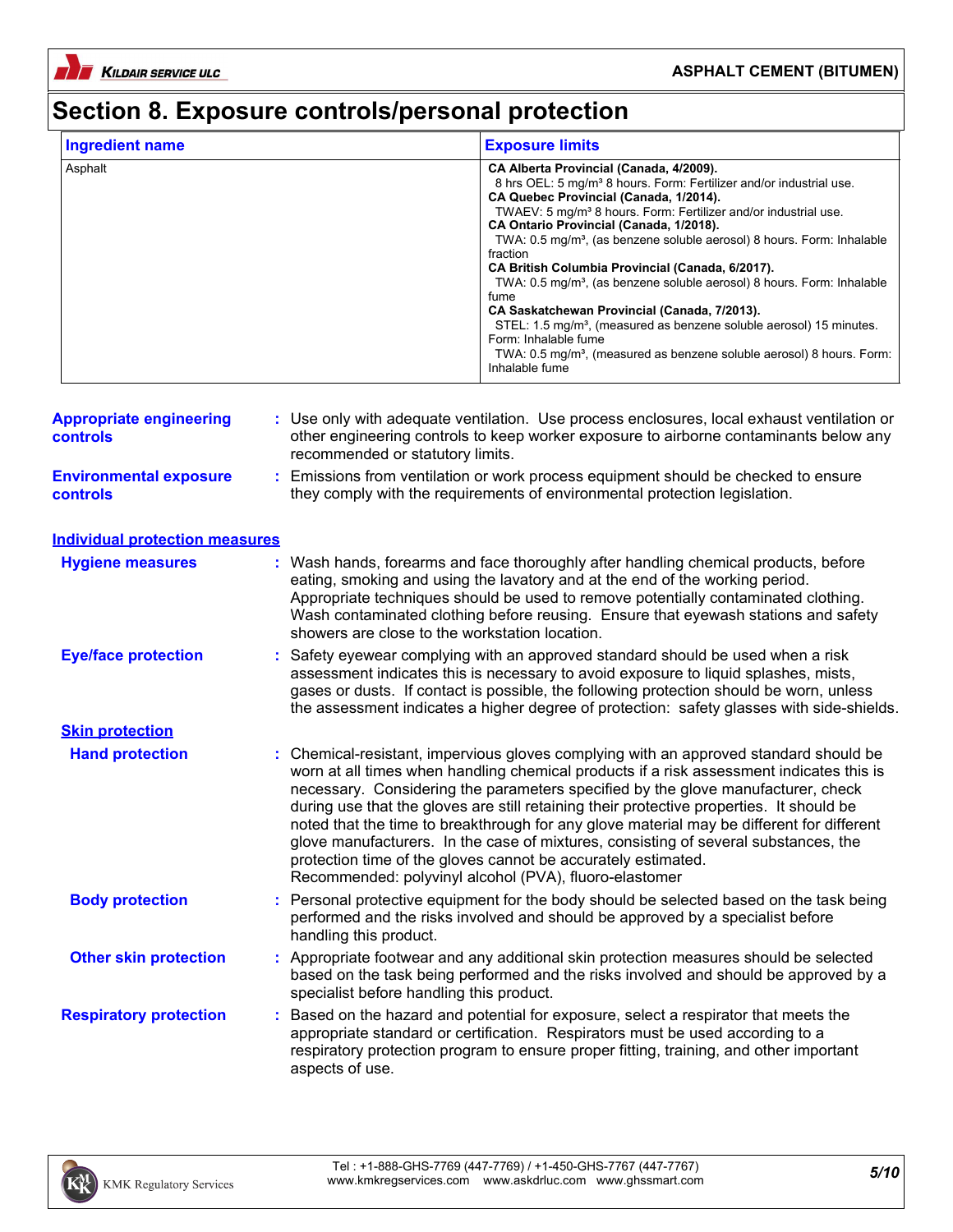

### **Section 9. Physical and chemical properties**

#### **Appearance**

| <b>Physical state</b>                             | : Liquid. [Viscous.]                                                                                                                                                                               |
|---------------------------------------------------|----------------------------------------------------------------------------------------------------------------------------------------------------------------------------------------------------|
| <b>Color</b>                                      | $:$ Black.                                                                                                                                                                                         |
| Odor                                              | : Characteristic asphaltic odor of "rotten egg" if $H_2S$ present.                                                                                                                                 |
| <b>Odor threshold</b>                             | $\cdot$ Not available.                                                                                                                                                                             |
| pH                                                | : Not available.                                                                                                                                                                                   |
| <b>Melting point</b>                              | : Not available.                                                                                                                                                                                   |
| <b>Boiling point</b>                              | : $470^{\circ}$ C (878 $^{\circ}$ F)                                                                                                                                                               |
| <b>Flash point</b>                                | : Open cup: >230°C (>446°F) [Cleveland.]                                                                                                                                                           |
| <b>Evaporation rate</b>                           | : Not available.                                                                                                                                                                                   |
| <b>Flammability (solid, gas)</b>                  | : Not available.                                                                                                                                                                                   |
| Lower and upper explosive<br>(flammable) limits   | : Not available.                                                                                                                                                                                   |
| <b>Vapor pressure</b>                             | $:$ <1 kPa (<7.5006 mm Hg) [room temperature]                                                                                                                                                      |
| <b>Vapor density</b>                              | : Not available.                                                                                                                                                                                   |
| <b>Relative density</b>                           | : $>1$ @ 15°C (59°F)                                                                                                                                                                               |
| <b>Solubility</b>                                 | : Soluble in the following materials: oil turpentine, petroleum, carbon disulphide,<br>chloroform, ether and acetone.<br>Insoluble in the following materials: water, alcohols, acids and alkalis. |
| <b>Partition coefficient: n-</b><br>octanol/water | : Not available.                                                                                                                                                                                   |
| <b>Auto-ignition temperature</b>                  | : $>370^{\circ}$ C ( $>698^{\circ}$ F)                                                                                                                                                             |
| <b>Decomposition temperature</b>                  | : Not available.                                                                                                                                                                                   |
| <b>Viscosity</b>                                  | : Not available.                                                                                                                                                                                   |
| Flow time (ISO 2431)                              | : Not available.                                                                                                                                                                                   |

# **Section 10. Stability and reactivity**

| <b>Reactivity</b>                            | : No specific test data related to reactivity available for this product or its ingredients.                                                                       |
|----------------------------------------------|--------------------------------------------------------------------------------------------------------------------------------------------------------------------|
| <b>Chemical stability</b>                    | : The product is stable.                                                                                                                                           |
| <b>Possibility of hazardous</b><br>reactions | : Under normal conditions of storage and use, hazardous reactions will not occur.                                                                                  |
| <b>Conditions to avoid</b>                   | : No specific data.                                                                                                                                                |
| <b>Incompatible materials</b>                | : Reactive or incompatible with the following materials: oxidizing materials, reducing<br>materials and alkalis.                                                   |
| <b>Hazardous decomposition</b><br>products   | : Carbon oxides; Sulphur oxides; Nitrogen oxides (NOx); Hydrogen sulfide; Hydrocarbons;<br>Polycyclic aromatic hydrocarbons; Other unidentified organic compounds. |

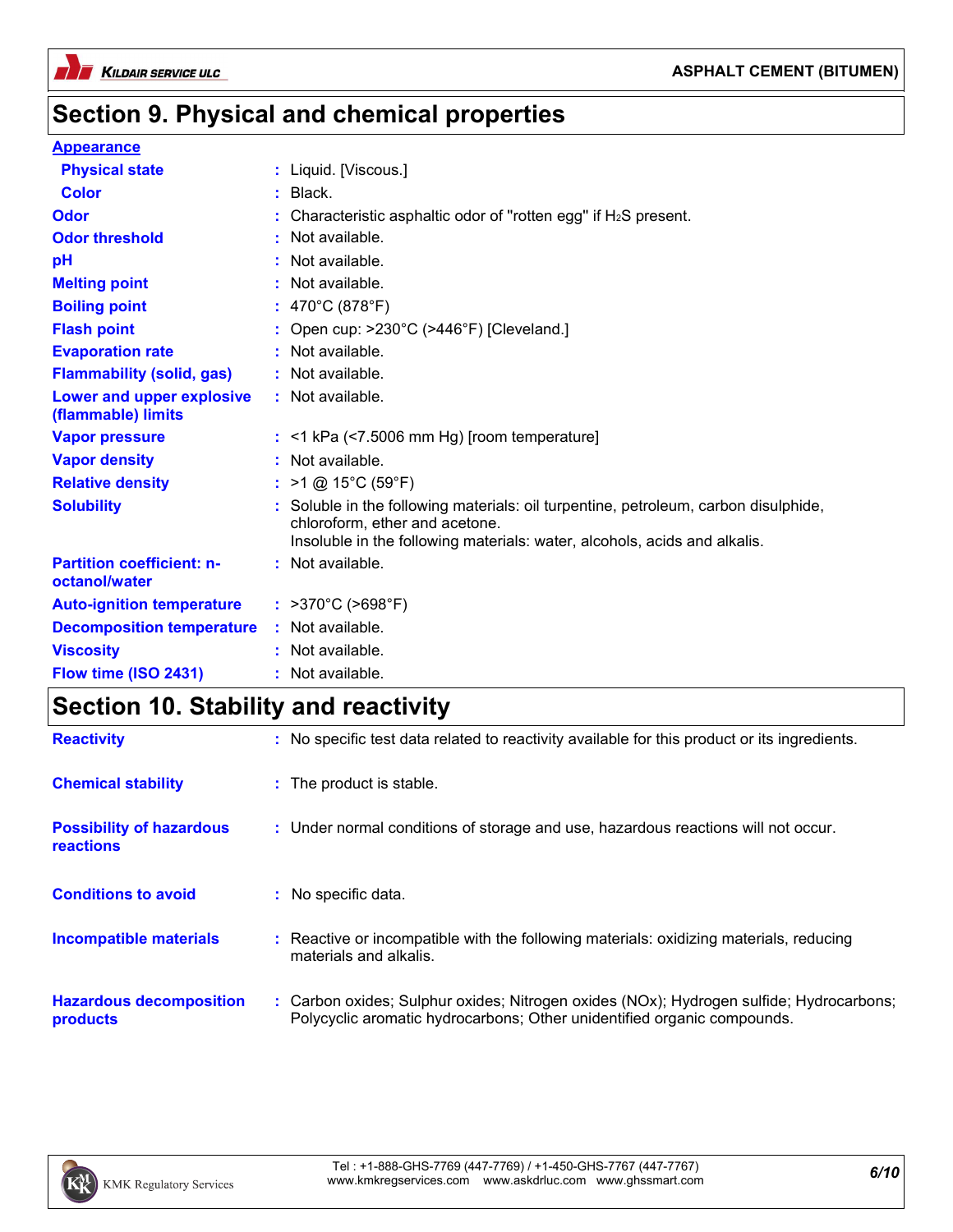### **Section 11. Toxicological information**

### **Information on toxicological effects**

#### **Acute toxicity**

| <b>Product/ingredient name</b> | <b>Result</b> | <b>Species</b> | <b>Dose</b> | <b>Exposure</b> |
|--------------------------------|---------------|----------------|-------------|-----------------|
| Asphalt                        | LD50 Oral     | Raเ            | >5000 mg/kg |                 |

#### **Irritation/Corrosion**

There is no data available.

#### **Sensitization**

There is no data available.

#### **Mutagenicity**

There is no data available.

#### **Carcinogenicity**

#### **Classification**

| <b>Product/ingredient name</b> | <b>OSHA</b> | <b>IARC</b> | <b>NTP</b> |
|--------------------------------|-------------|-------------|------------|
| Asphalt                        |             | 2B          |            |

#### **Reproductive toxicity**

There is no data available.

#### **Teratogenicity**

There is no data available.

#### **Specific target organ toxicity (single exposure)**

There is no data available.

#### **Specific target organ toxicity (repeated exposure)**

There is no data available.

#### **Aspiration hazard**

There is no data available.

| <b>Information on the likely</b> | : Dermal contact. Eye contact. Inhalation. Ingestion. |
|----------------------------------|-------------------------------------------------------|
| routes of exposure               |                                                       |

#### **Potential acute health effects**

| Eye contact         | : No known significant effects or critical hazards. |  |
|---------------------|-----------------------------------------------------|--|
| <b>Inhalation</b>   | : Harmful if inhaled.                               |  |
| <b>Skin contact</b> | : Exposure to hot material may cause thermal burns. |  |
| <b>Ingestion</b>    | : No known significant effects or critical hazards. |  |

#### **Symptoms related to the physical, chemical and toxicological characteristics**

| Eye contact         | : No known significant effects or critical hazards. |
|---------------------|-----------------------------------------------------|
| <b>Inhalation</b>   | : No known significant effects or critical hazards. |
| <b>Skin contact</b> | : No known significant effects or critical hazards. |
| <b>Ingestion</b>    | : No known significant effects or critical hazards. |

|                                              | Delayed and immediate effects and also chronic effects from short and long term exposure |
|----------------------------------------------|------------------------------------------------------------------------------------------|
| <b>Short term exposure</b>                   |                                                                                          |
| <b>Potential immediate</b><br><b>effects</b> | : No known significant effects or critical hazards.                                      |
|                                              | <b>Potential delayed effects : No known significant effects or critical hazards.</b>     |
|                                              | Tel: +1_888_CHS_7760 (117_7760) (+1_150_CHS_7767 (117_7767)                              |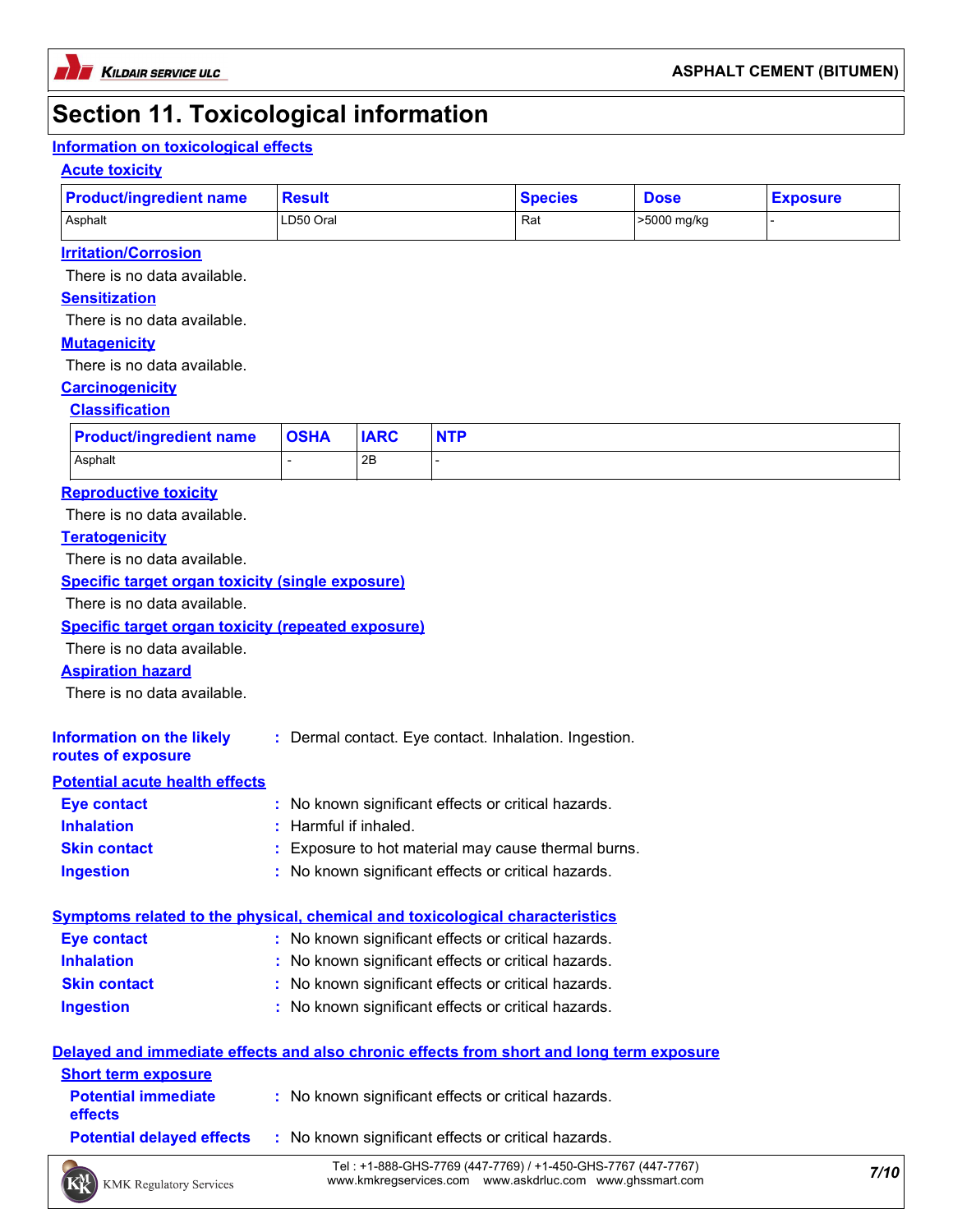



## **Section 11. Toxicological information**

| <b>Long term exposure</b>                    |                                                                                             |  |
|----------------------------------------------|---------------------------------------------------------------------------------------------|--|
| <b>Potential immediate</b><br><b>effects</b> | : No known significant effects or critical hazards.                                         |  |
| <b>Potential delayed effects</b>             | : No known significant effects or critical hazards.                                         |  |
| <b>Potential chronic health effects</b>      |                                                                                             |  |
| <b>General</b>                               | : No known significant effects or critical hazards.                                         |  |
| <b>Carcinogenicity</b>                       | : Suspected of causing cancer. Risk of cancer depends on duration and level of<br>exposure. |  |
| <b>Mutagenicity</b>                          | : No known significant effects or critical hazards.                                         |  |
| <b>Teratogenicity</b>                        | : No known significant effects or critical hazards.                                         |  |
| <b>Developmental effects</b>                 | : No known significant effects or critical hazards.                                         |  |
| <b>Fertility effects</b>                     | : No known significant effects or critical hazards.                                         |  |

#### **Numerical measures of toxicity**

#### **Acute toxicity estimates**

| <b>Route</b>        | <b>ATE value</b> |
|---------------------|------------------|
| Inhalation (vapors) | 13.02 mg/L       |

### **Section 12. Ecological information**

#### **Toxicity**

There is no data available.

#### **Persistence and degradability**

There is no data available.

#### **Bioaccumulative potential**

There is no data available.

#### **Mobility in soil**

| <b>Soil/water partition</b> | $:$ Not available. |
|-----------------------------|--------------------|
| <b>coefficient (Koc)</b>    |                    |

| • No known significant effects or critical hazards.<br><b>Other adverse effects</b> |  |
|-------------------------------------------------------------------------------------|--|
|-------------------------------------------------------------------------------------|--|

### **Section 13. Disposal considerations**

| <b>Disposal methods</b> | : The generation of waste should be avoided or minimized wherever possible. Disposal<br>of this product, solutions and any by-products should comply with the requirements of<br>environmental protection and waste disposal legislation and any regional local authority<br>requirements. Dispose of surplus and non-recyclable products via a licensed waste<br>disposal contractor. Waste should not be disposed of untreated to the sewer unless<br>fully compliant with the requirements of all authorities with jurisdiction. Waste packaging<br>should be recycled. Incineration or landfill should only be considered when recycling is<br>not feasible. This material and its container must be disposed of in a safe way. Care<br>should be taken when handling empty containers that have not been cleaned or rinsed<br>out. Empty containers or liners may retain some product residues. Avoid dispersal of |
|-------------------------|-------------------------------------------------------------------------------------------------------------------------------------------------------------------------------------------------------------------------------------------------------------------------------------------------------------------------------------------------------------------------------------------------------------------------------------------------------------------------------------------------------------------------------------------------------------------------------------------------------------------------------------------------------------------------------------------------------------------------------------------------------------------------------------------------------------------------------------------------------------------------------------------------------------------------|
|                         | spilled material and runoff and contact with soil, waterways, drains and sewers.                                                                                                                                                                                                                                                                                                                                                                                                                                                                                                                                                                                                                                                                                                                                                                                                                                        |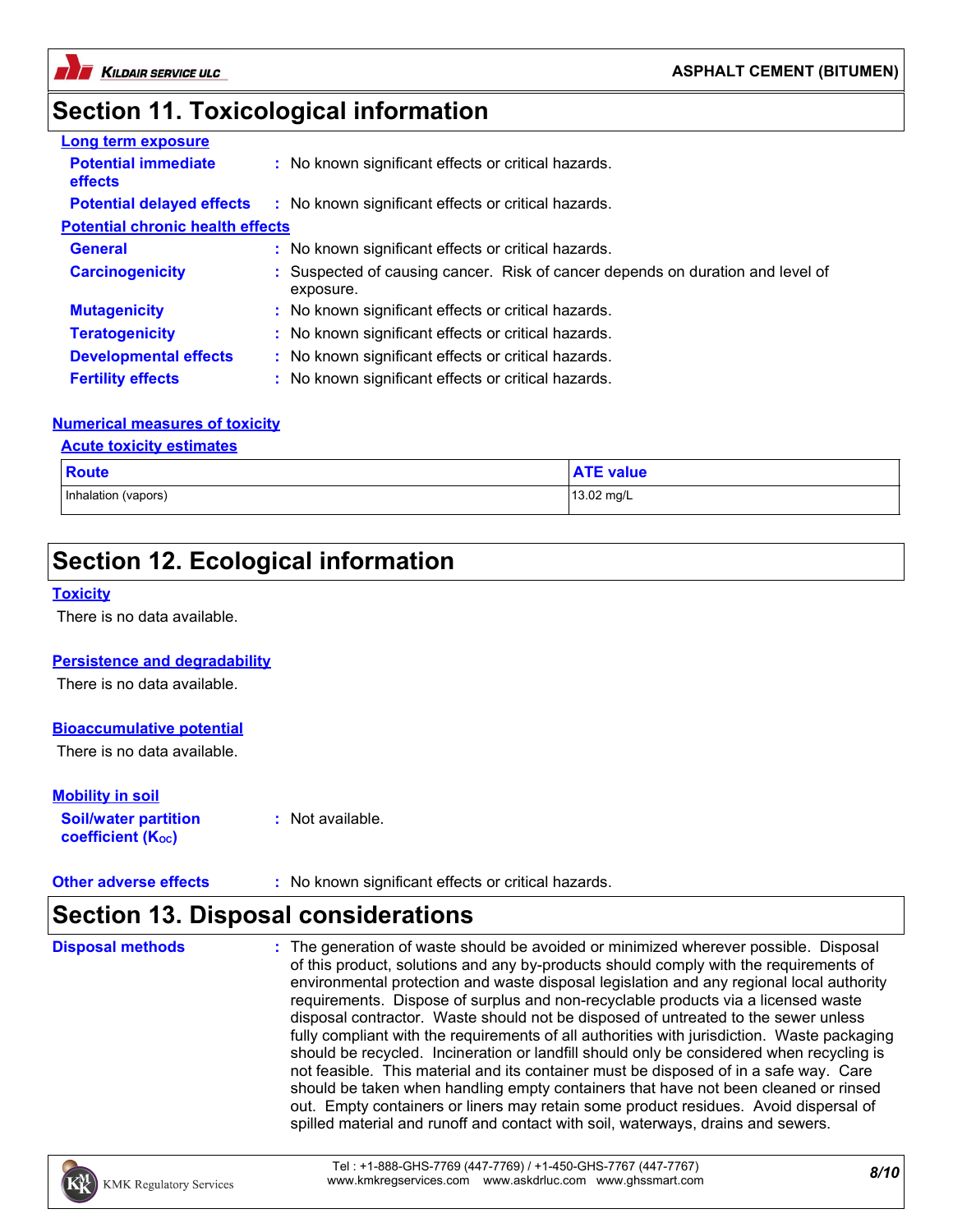

#### **ASPHALT CEMENT (BITUMEN)**

## **Section 14. Transport information**

|                                      | <b>DOT Classification</b>                        | <b>TDG Classification</b> | <b>IMDG</b>    | <b>IATA</b>    |
|--------------------------------------|--------------------------------------------------|---------------------------|----------------|----------------|
| <b>UN number</b>                     | <b>UN3257</b>                                    | Not regulated.            | Not available. | Not available. |
| <b>UN proper</b><br>shipping name    | ELEVATED TEMPERATURE<br>LIQUID, N.O.S. (Asphalt) |                           |                |                |
| <b>Transport</b><br>hazard class(es) | 9<br>- 41 E                                      |                           |                |                |
| <b>Packing group</b>                 | $\mathbf{III}$                                   |                           |                |                |
| Environmental<br>hazards             | No.                                              | No.                       |                |                |

**AERG :** 128

**Special precautions for user Transport within user's premises:** always transport in closed containers that are **:** upright and secure. Ensure that persons transporting the product know what to do in the event of an accident or spillage.

# **Section 15. Regulatory information**

| <b>U.S. Federal regulations</b>                                                   | : United States inventory (TSCA 8b): All components are listed or exempted.       |
|-----------------------------------------------------------------------------------|-----------------------------------------------------------------------------------|
| <b>Clean Air Act Section 112</b><br>(b) Hazardous Air<br><b>Pollutants (HAPS)</b> | : Not listed                                                                      |
| <b>Clean Air Act Section 602</b><br><b>Class I Substances</b>                     | : Not listed                                                                      |
| <b>Clean Air Act Section 602</b><br><b>Class II Substances</b>                    | : Not listed                                                                      |
| <b>DEA List I Chemicals</b><br>(Precursor Chemicals)                              | : Not listed                                                                      |
| <b>DEA List II Chemicals</b><br><b>(Essential Chemicals)</b>                      | : Not listed                                                                      |
| <b>SARA 302/304</b>                                                               |                                                                                   |
| No products were found.                                                           |                                                                                   |
| <b>SARA 304 RQ</b>                                                                | : Not applicable.                                                                 |
| <b>SARA 311/312</b>                                                               |                                                                                   |
| <b>Classification</b>                                                             | : ACUTE TOXICITY (inhalation) - Category 4<br><b>CARCINOGENICITY - Category 2</b> |
| <b>Composition/information on ingredients</b>                                     |                                                                                   |

| <b>Name</b>                                 | <b>Classification</b>                                                                                             |
|---------------------------------------------|-------------------------------------------------------------------------------------------------------------------|
| Asphalt<br>Lubricating oils, used, residues | CARCINOGENICITY - Category 2<br><b>FLAMMABLE LIQUIDS - Category 3</b><br>ACUTE TOXICITY (inhalation) - Category 2 |

#### **SARA 313**

There is no data available.